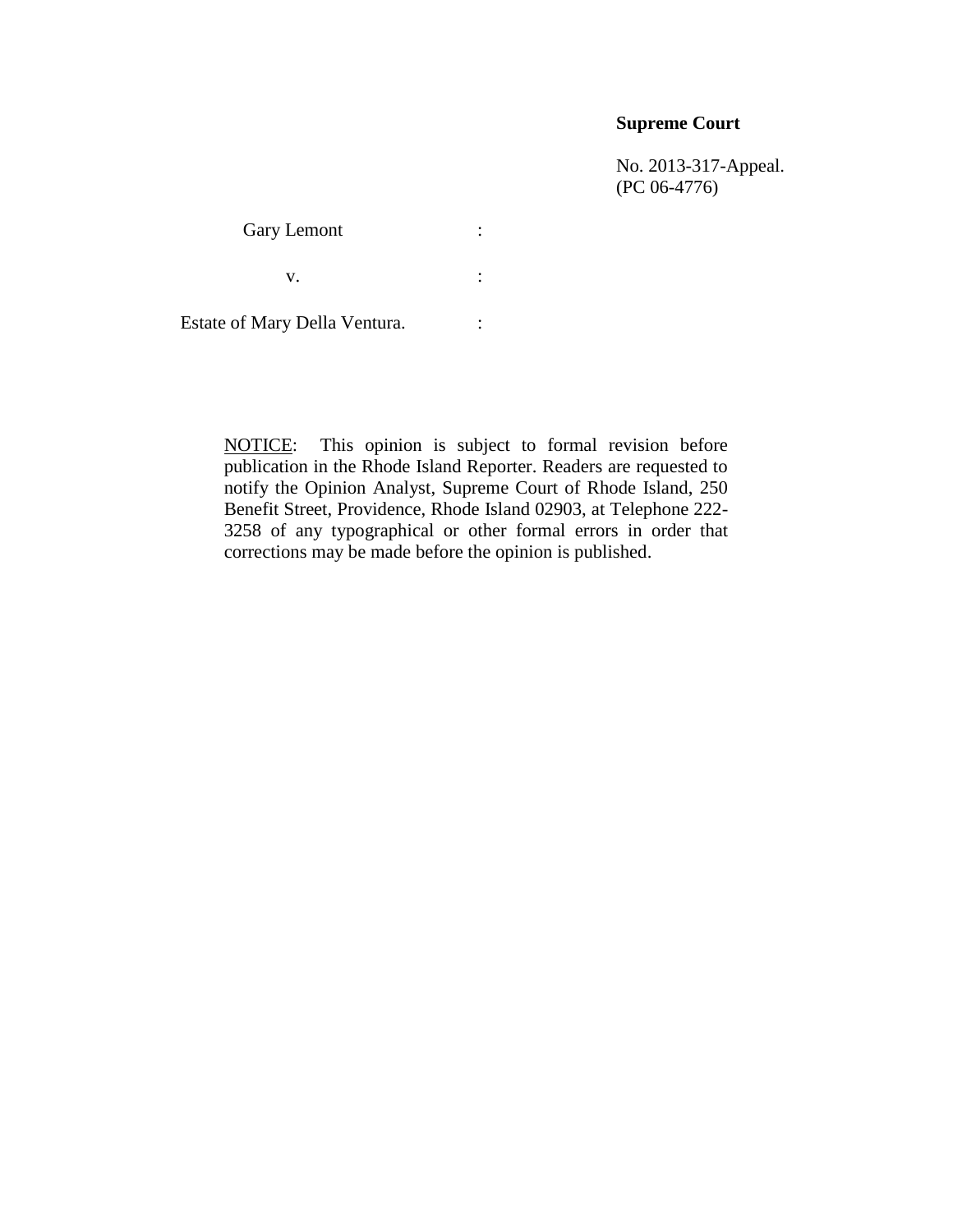#### **Supreme Court**

No. 2013-317-Appeal. (PC 06-4776)

Gary Lemont :  $\mathbf{v}$ .  $\qquad \qquad$  : Estate of Mary Della Ventura.  $\cdot$ :

Present: Suttell, C.J., Goldberg, Flaherty, Robinson, and Indeglia, JJ.

### **O P I N I O N**

**Chief Justice Suttell, for the Court.** The plaintiff, Gary Lemont, appeals from a Superior Court judgment in favor of the defendant, the Estate of Mary Della Ventura.<sup>1</sup> The plaintiff filed a negligence suit after falling and sustaining injuries while on the defendant's property; and, following a jury trial, the jury returned a verdict finding the defendant to be 65 percent negligent. The trial justice, however, subsequently granted the defendant's motion for judgment as a matter of law and motion for a new trial on the grounds that the elements of the plaintiff's negligence claim had not been established by the evidence adduced at trial. This case came before the Supreme Court pursuant to an order directing the parties to appear and show cause why the issues raised in this appeal should not be summarily decided. After considering the parties' written submissions and reviewing the record,<sup>2</sup> we conclude that cause has not been

<sup>&</sup>lt;sup>1</sup> The plaintiff originally filed suit against Mary Della Ventura; however, upon her passing, her estate was substituted as a party. Phenix Mutual Fire Insurance Company also entered as a substitute party pursuant to G.L. 1956 § 27-7-1, which provides that "the insurer shall be directly liable to the injured party and, in the event of that party's death, to the party entitled to sue for that death, to pay that party the amount of damages for which the insured is liable." For clarity, we shall refer to Mary Della Ventura, her estate, and the insurer as "defendant."

 $2^2$  The parties agreed to waive oral argument and rest upon their written submissions.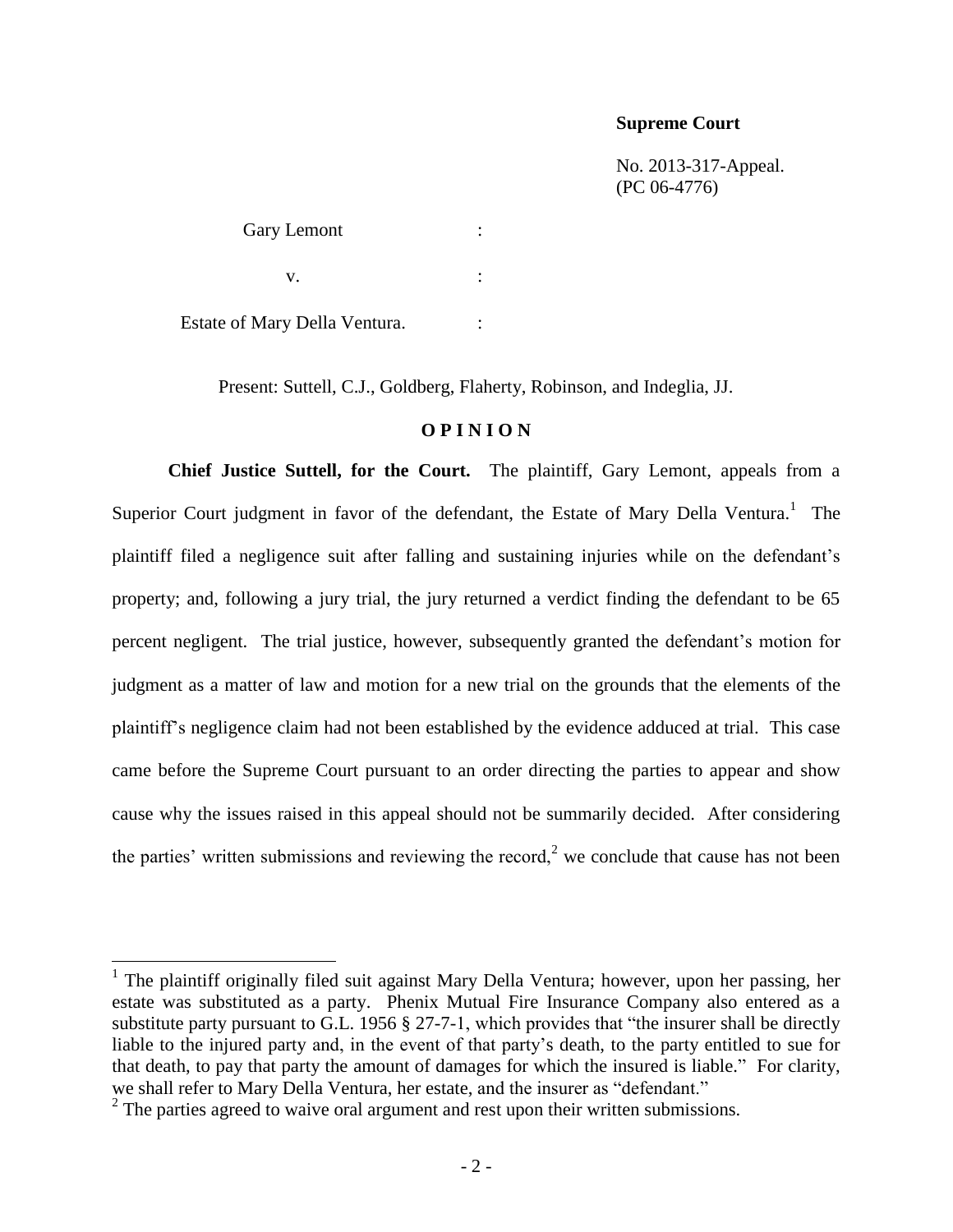shown and that this case may be decided without further briefing or argument. For the reasons set forth in this opinion, we affirm the judgment of the Superior Court.

### **I**

#### **Facts and Procedural History**

On or about September 12, 2003, plaintiff assisted a friend in moving her belongings from a second-floor apartment at 32 Waller Street in Providence. The defendant was the owner of the apartment building at that time. While plaintiff was attempting to maneuver a two-drawer nightstand out of the apartment, into the hallway, and down the stairs, plaintiff fell from a landing area on the second floor onto the first floor. On September 11, 2006, plaintiff filed a complaint in Providence County Superior Court against defendant. In his complaint, plaintiff alleged that, at the time of the incident, defendant knew or should have known of the unsafe and dangerous condition of the property and that she failed to warn plaintiff of the danger. He alleged that he suffered serious injuries as a result of defendant's negligence.

A jury trial began on October 5, 2010. The plaintiff was the first and only witness to testify and he described what occurred on the day of the incident. He testified that, on September 12, 2003, he was helping his friend move some items from her second-floor apartment. The plaintiff said that he had gone up and down the stairs roughly "seven to ten" times carrying boxes down for his friend before he attempted to bring down the two-drawer nightstand.He claimed that he proceeded to drag the nightstand outside of his friend's apartment and towards the doorway and "maneuver it to get it down \* \* \* [the] small, tight spiral staircase" and that he "leaned on the bannister [sic] that was behind [him]." He stated that, "[a]s [he] leaned against the bannister [sic], it cracked and [he] fell \* \* \* downstairs." He explained that the stairs were to his left and that he fell straight "down the drop," meaning that he did not fall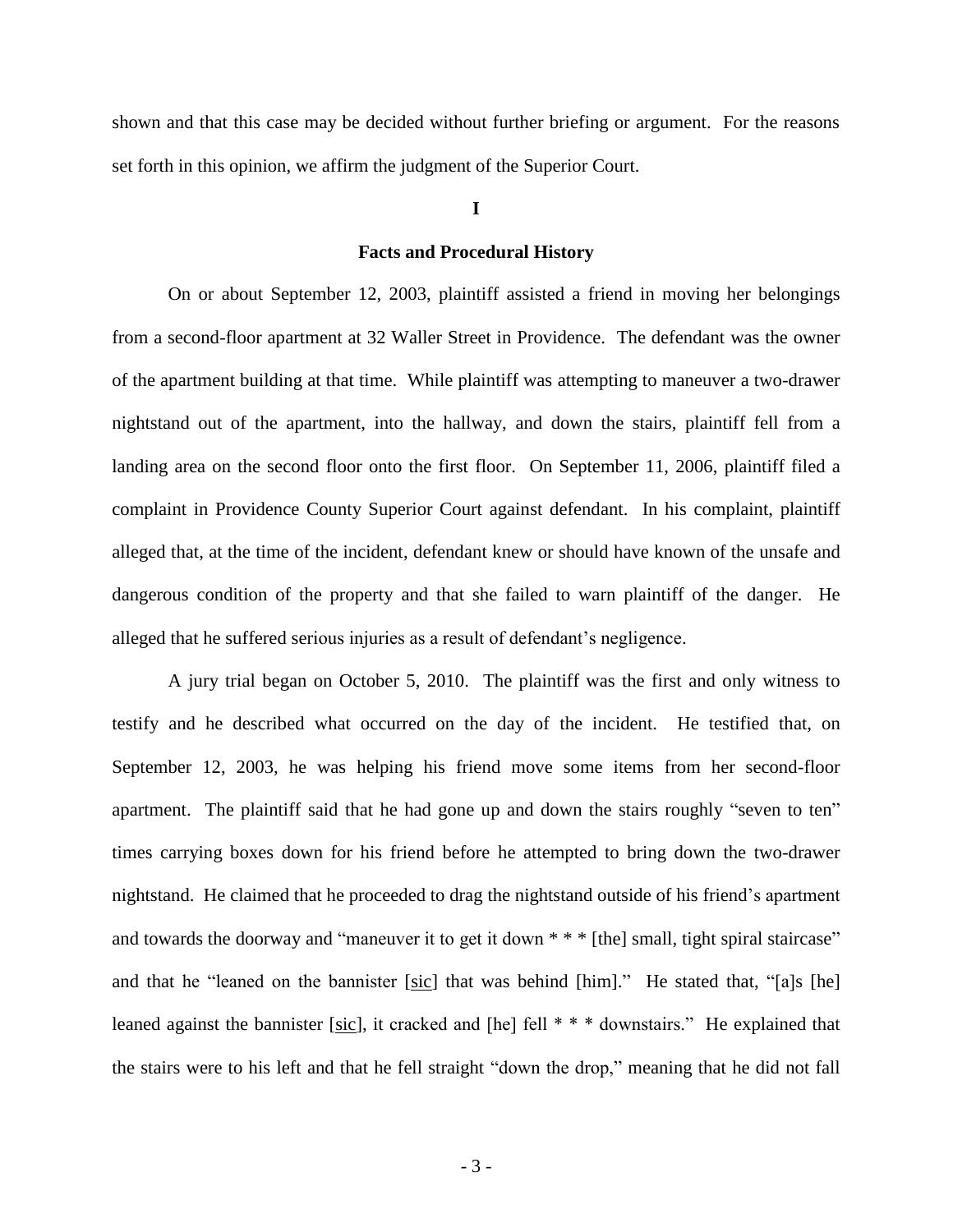down the stairs, but rather made a direct fall to the first-floor landing. He testified that, as the banister gave way, he pushed the furniture back so that it would not fall with him. At the moment just before the fall, both of his hands were on the nightstand and his backside was leaning against the banister. He denied putting any type of force against the banister to try to break it and instead said that he put "[j]ust a little bit of pressure." He explained that the only reason he touched the railing was because the area was small and he "had no where [sic] else to go."

The plaintiff testified that, after his fall, his friend took him home and that, on the next day, after observing that his wrist was "really swollen[,] \* \* \* [he] knew [he] had to go to the hospital." He proceeded to describe his injuries, which included a broken wrist, strained back, and cut knee, and he described the different treatments he received, including surgery to his wrist. Furthermore, he explained that he was unable to work for a period of time due to his wrist injury and that this injury had a financial and physical impact on his life. He testified that, as of the time of trial, he still felt pain.

On cross-examination, he conceded that he had not checked the railing on the secondfloor landing area before he began moving but that he "might have touched it a couple times" never rattling or shaking it. He testified that he did use the railing on the side of the stairs to help him go up and down the stairs. He acknowledged that the railing was not broken before he started moving, but he also expressed that he did not think he broke it. He recognized that he had simply heard a crack, the banister had broken, and he had fallen through.

At the close of plaintiff's testimony, and outside the presence of the jury, defendant moved for judgment as a matter of law on the basis that there was no evidence to suggest that anything was wrong with the banister or landing, nor was there any evidence that defendant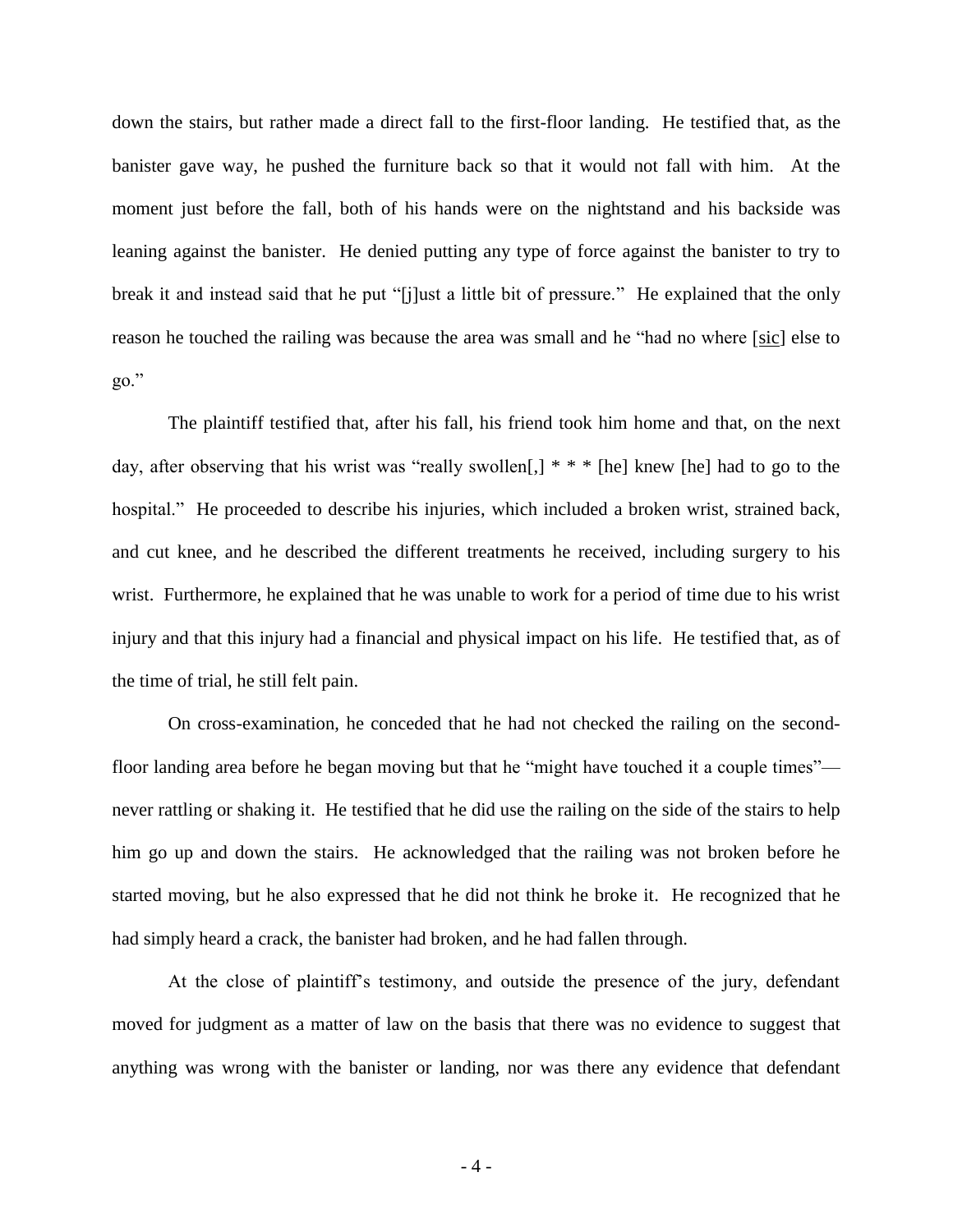knew or should have known of a danger or defect. The defendant argued that plaintiff failed to present any evidence that defendant breached her duty of care. The plaintiff strongly opposed the motion, arguing that the elements of negligence had been met. Specifically, plaintiff argued that the trial evidence showed that there was inadequate space to move furniture in and out of the second-floor apartment without having to lean into the banister due to the small size of the landing. The plaintiff insisted that defendant, therefore, had a duty of placing a strong railing and post on the landing and, had she done so, he would not have been injured. The trial justice expressed concern over plaintiff's case, highlighting that "there[] [was] no evidence what the defect was" or that any defect could have been discovered. The trial justice explained that it was "not a per se liability or a strict liability" case; nevertheless, she reserved her decision on defendant's motion until after the jury verdict.

During plaintiff's closing argument, plaintiff proposed that the jury should conclude that the railing was defective by virtue of the fact that it broke when he leaned on it. He also claimed that because the landing was very small, the jury could "assume common sense, that a landlord knew that was a dangerous situation" and had notice of said danger. He claimed that, because the railing was a safety feature, the fact that it "did[] [not] work prove[d] \* \* \* negligence."

After deliberations, the jury returned a verdict in plaintiff's favor. The jury found that "[p]laintiff ha[d] proven by a preponderance of the evidence that his injuries were proximately caused by \* \* \* [d]efendant's negligence," but that defendant had also proven that plaintiff was negligent. The jury calculated plaintiff's damages to total \$65,000. The jury assessed 35 percent of comparative negligence to plaintiff and 65 percent to defendant. After apportioning the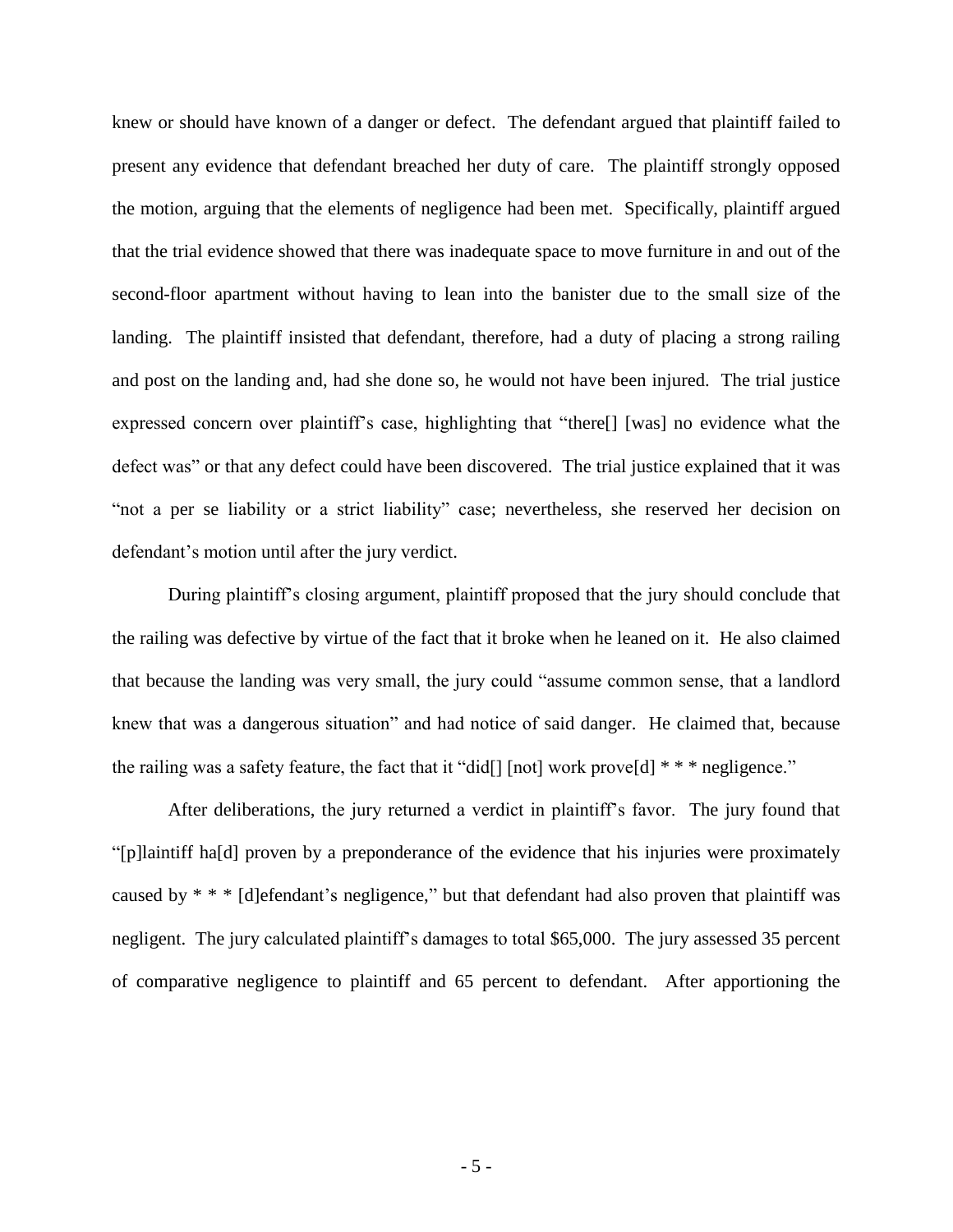comparative negligence of the parties, the jury awarded plaintiff a total of \$42,250, plus interest and costs, for a total judgment of  $$78,101.15.<sup>3</sup>$ 

The defendant subsequently renewed its motions for judgment as a matter of law and for a new trial. The defendant again argued that judgment should enter in its favor "due to  $* * *$ plaintiff's failure to introduce any evidence that the railing or stairway was dangerous or defective or that \* \* \* defendant knew or should have known that the railing or stairway was dangerous or defective."Alternatively, defendant argued that a new trial should be granted because the jury's verdict was against the weight of the evidence and failed to do substantial justice and because of plaintiff's purposeful violations of Rule 411 of the Rhode Island Rules of Evidence. 4

The trial justice issued a written decision on October 13, 2011, granting both of defendant's motions. Although the trial justice could not "discern whether the jury found that [d]efendant was negligent as a result of a defect in the railing, the landing, or both features

 $\overline{\phantom{a}}$ 

 $3$  Although the jury verdict form lists "the amount of the damages awarded to [p]laintiff after adjustment for his comparative negligence" as \$65,000, it was later clarified that that amount reflected the amount of damages prior to the adjustment for plaintiff's negligence.  $4$  [Rule 411 of the Rhode Island Rules of Evidence](https://1.next.westlaw.com/Link/Document/FullText?findType=L&pubNum=1009722&cite=RIRREVR411&originatingDoc=Ib00f8e0d698a11e4a795ac035416da91&refType=LQ&originationContext=document&transitionType=DocumentItem&contextData=(sc.Keycite)) provides as follows:

<sup>&</sup>quot;Evidence that a person was or was not insured against liability is not admissible upon the issue whether he acted negligently or otherwise wrongfully. This rule does not require the exclusion of evidence of insurance against liability when offered for another purpose, such as proof of agency, ownership, or control, bias or prejudice of a witness, or when the court determines that in the interests of justice evidence of insurance or lack of insurance should be permitted. A party intending to offer evidence of insurance or the lack of it should make an offer of proof of such evidence out of the hearing of the jury. If the court determines that such evidence should be disclosed, in the exercise of its discretion the court may direct that such evidence be disclosed to the jury by the court or by the parties in a manner best calculated to serve the interests of justice and avoid prejudice, confusion and waste of time."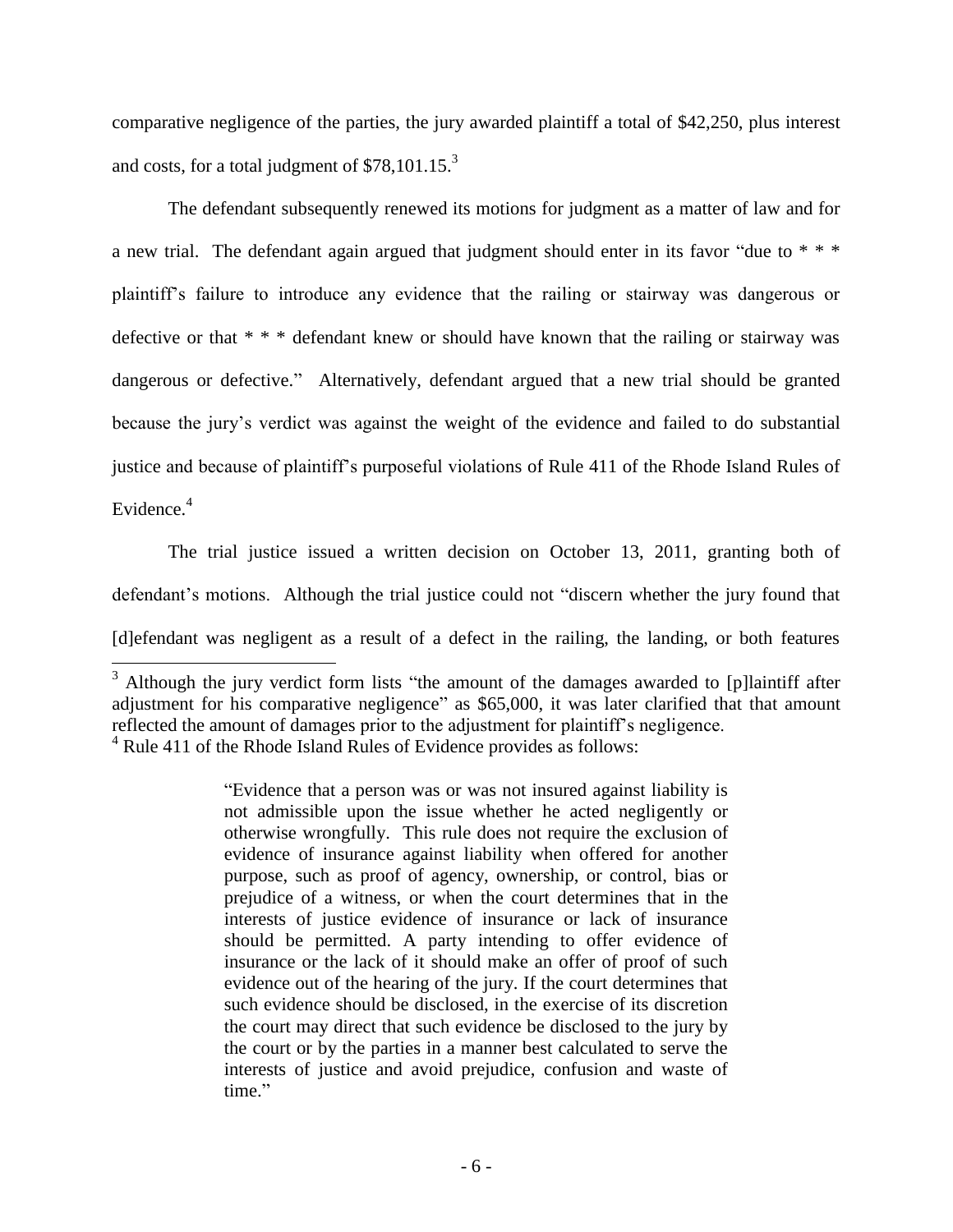because the jury questionnaire merely asked the jury whether [p]laintiff's injuries 'were proximately caused by [d]efendant[']s negligence[,]'" the court analyzed the issues with respect to both possible defects. In her decision, the trial justice held that, "[t]o the extent that the jury verdict was based on [a] defective railing, [p]laintiff failed to satisfy the preliminary showing required to invoke the doctrine of res ipsa [loquitur], let alone the showing required to present a jury question." The trial justice pointed out that plaintiff had "offered no evidence that the railing was not properly maintained or that \* \* \* defendant had notice of any defect." The trial justice concluded that neither plaintiff's testimony nor the photographs of the railing that were admitted into evidence indicated any defect in the railing. Furthermore, the trial justice rejected plaintiff's new claim made during closing argument that the landing where plaintiff stood as he attempted to move the furniture was defective as there was also no evidence to support this contention. Accordingly, the trial justice concluded that defendant was entitled to judgment as a matter of law.<sup>5</sup> Moreover, in her analysis of the motion for a new trial, the trial justice also found that the jury's verdict was against the weight of the evidence.<sup>6</sup>

Subsequently, plaintiff filed a premature notice of appeal on October 27, 2011.<sup>7</sup> An order entered reflecting the court's decision on April 12, 2013, and final judgment entered in defendant's favor on October 24, 2013.

<sup>&</sup>lt;sup>5</sup>The trial justice also found that it was an error of law to allow the jury to consider the doctrine of res ipsa loquitur when it had not been properly instructed on the doctrine. Additionally, she declined to decide whether plaintiff's continuous mention of the fact that defendant was insured in violation of Rule 411 was sufficient to warrant a new trial or whether the jury instruction sufficed to cure the harm.

 $6$  Rule  $50(c)(1)$  of the Superior Court Rules of Civil Procedure requires the trial justice to "also" rule on the motion for a new trial, if any, by determining whether it should be granted if the judgment is thereafter vacated or reversed \* \* \*."

<sup>&</sup>lt;sup>7</sup> We treat such a notice as timely. See Toegemann v. City of Providence, 21 A.3d 384, 386 n. 3 (R.I. 2011) (premature notice of appeal is timely as long as a final judgment is entered thereafter).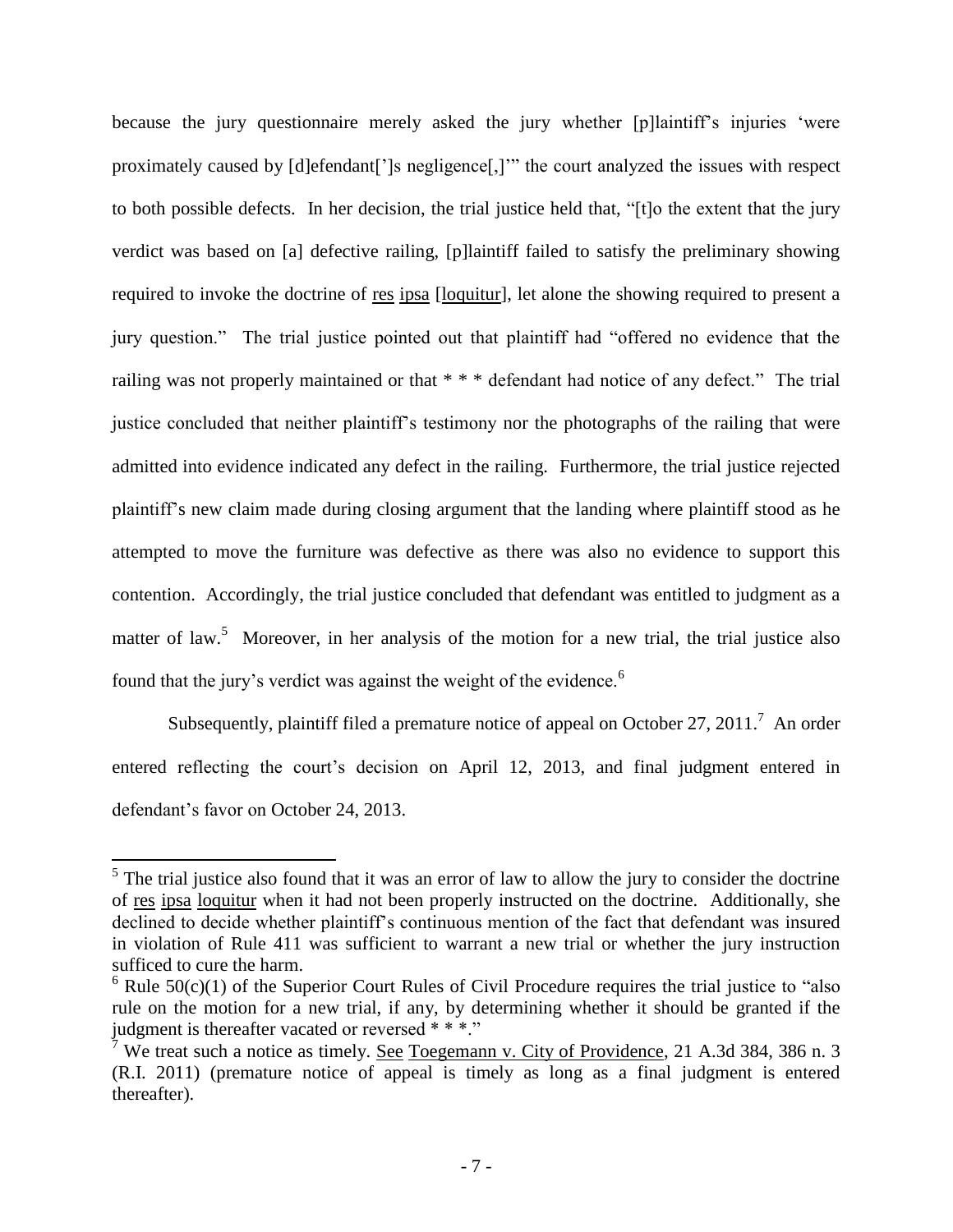### **Standard of Review**

**II**

On appeal, plaintiff challenges the trial justice's grant of defendant's motion for judgment as a matter of law. "In reviewing a trial justice's decision on a motion for judgment as a matter of law, this Court is bound to follow the same rules and legal standards as govern the trial justice." Roy v. State, 139 A.3d 480, 488 (R.I. 2016) (quoting Hough v. McKiernan, 108 A.3d 1030, 1035 (R.I. 2015)). "The trial justice, and consequently this Court, must examine 'the evidence in the light most favorable to the nonmoving party, without weighing the evidence or evaluating the credibility of witnesses, and draw[] from the record all reasonable inferences that support the position of the nonmoving party.""  $\underline{Id}$ . (quoting  $\underline{Hough}$ , 108 A.3d at 1035). Accordingly, "a trial justice should enter judgment as a matter of law 'when the evidence permits only one legitimate conclusion in regard to the outcome." Id. (quoting Hough, 108 A.3d at 1035).

#### **III**

#### **Discussion**

The plaintiff argues that "[i]t was the combination of the small platform and the inadequate rail that created the dangerous condition, not the railing alone." He maintains that the jury followed the instructions provided by the trial justice and "found that a small platform surrounded by a railing was not a safe condition for a common area to be used by a mover" and was the cause of his fall and resulting injuries. He further contends that the jury relied on circumstantial evidence (through the doctrine of res ipsa loquitur) in finding the unsafe condition and that there was no requirement that the jury be instructed on res ipsa loquitur to make such a

- 8 -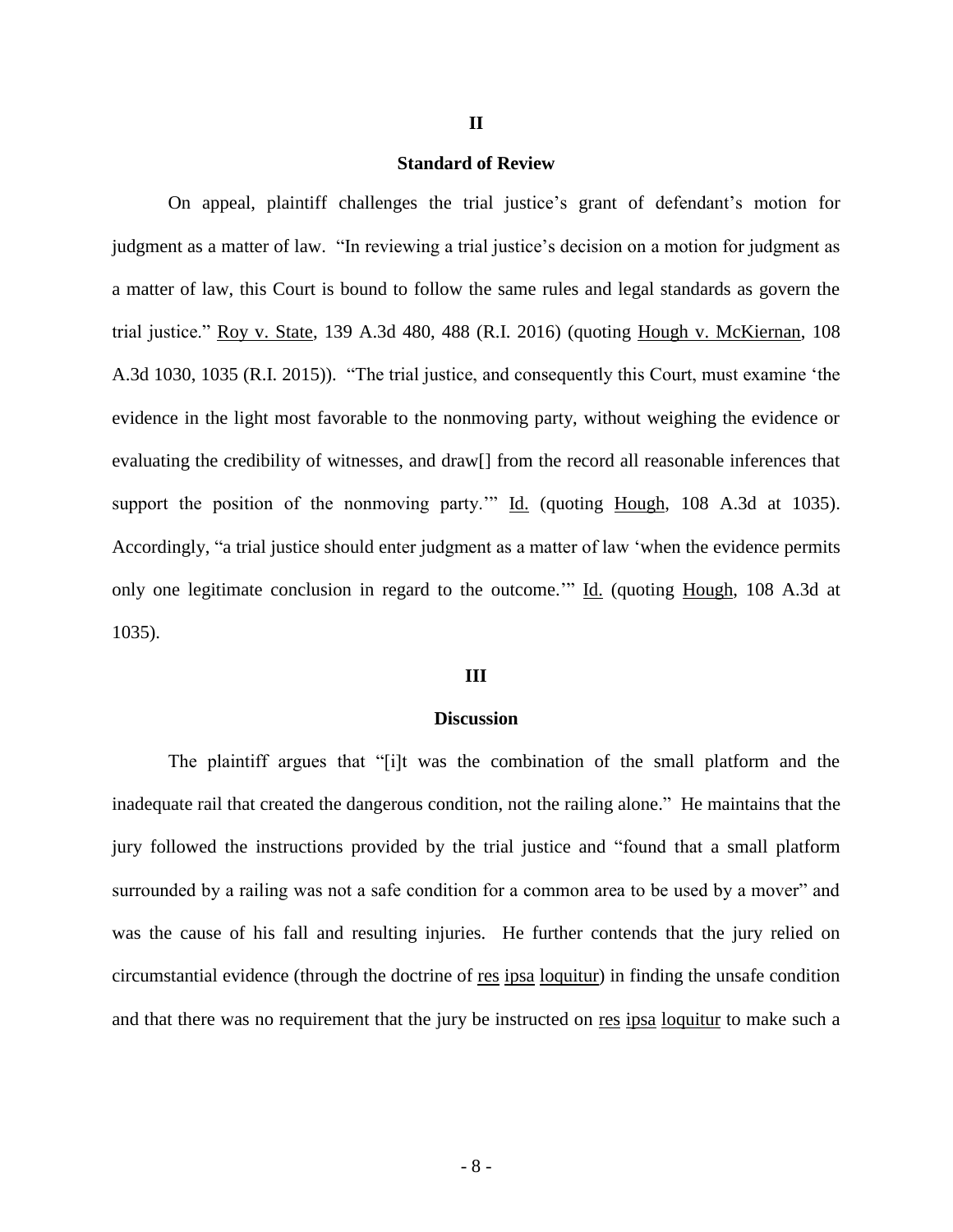finding. He insists that "[t]he small exit platform from the second floor and the weak railing was

the proverbial unsafe condition which could be viewed by circumstantial evidence."<sup>8</sup>

Rule 50(a)(1) of the Superior Court Rules of Civil Procedure provides, in relevant part, as follows:

> "If during a trial by jury a party has been fully heard on an issue and there is no legally sufficient evidentiary basis for a reasonable jury to find for that party on that issue, the court may determine the issue against that party and may grant a motion for judgment as a matter of law against that party with respect to a claim or defense that cannot under the controlling law be maintained or defeated without a favorable finding on that issue."

"It is well settled that to prevail on a claim of negligence a plaintiff must establish a

legally cognizable duty owed by a defendant to a plaintiff, a breach of that duty, proximate

causation between the conduct and the resulting injury, and the actual loss or damage." Wray v.

Green, 126 A.3d 476, 479 (R.I. 2015) (quoting Nationwide Property & Casualty Insurance Co. v.

D.F. Pepper Construction, Inc., 59 A.3d 106, 110 (R.I. 2013)). In Rhode Island, "a landowner

<sup>&</sup>lt;sup>8</sup> The plaintiff also argues in his supplemental memorandum that the trial justice erred by not allowing him to present a former building inspector to testify that the banister in question was in violation of the International Residential Code of 2003, which allegedly was applicable to defendant's apartment building. The plaintiff first raised the issue on the eve of trial in an "Amended Interrogatory Answer" which the trial justice construed as a motion in limine. In her decision, the trial justice stated that she denied plaintiff's motion because it was unclear whether the international code was incorporated into the Rhode Island Building Code, and, even if it were, it would be irrelevant because defendant's property was built "decades" before the Rhode Island Building Code was enacted. The transcript of the hearing is not part of the record on appeal. "Pursuant to Article I, Rule 10(b)(1) of the Supreme Court Rules of Appellate Procedure, it is appellant's responsibility to order and file 'a transcript of such parts of the proceedings \* \* \* as the appellant deems necessary for inclusion in the record.' If the appealing party fails to provide a sufficient transcript, the Court cannot perform a meaningful review and has no choice but to uphold the lower court's findings." Bergquist v. Cesario, 844 A.2d 100, 105 (R.I. 2004). A transcript of the hearing is, however, found in the Superior Court file. Notably, this transcript was not docketed in either the Supreme Court or the Superior Court, nor was it signed by the stenographer. Assuming without deciding that we nevertheless have enough before us to perform a meaningful review of the trial court's decision, see Vogel v. Catala, 63 A.3d 519, 522 (R.I. 2013), we are satisfied that the trial justice did not abuse her discretion in denying plaintiff's motion.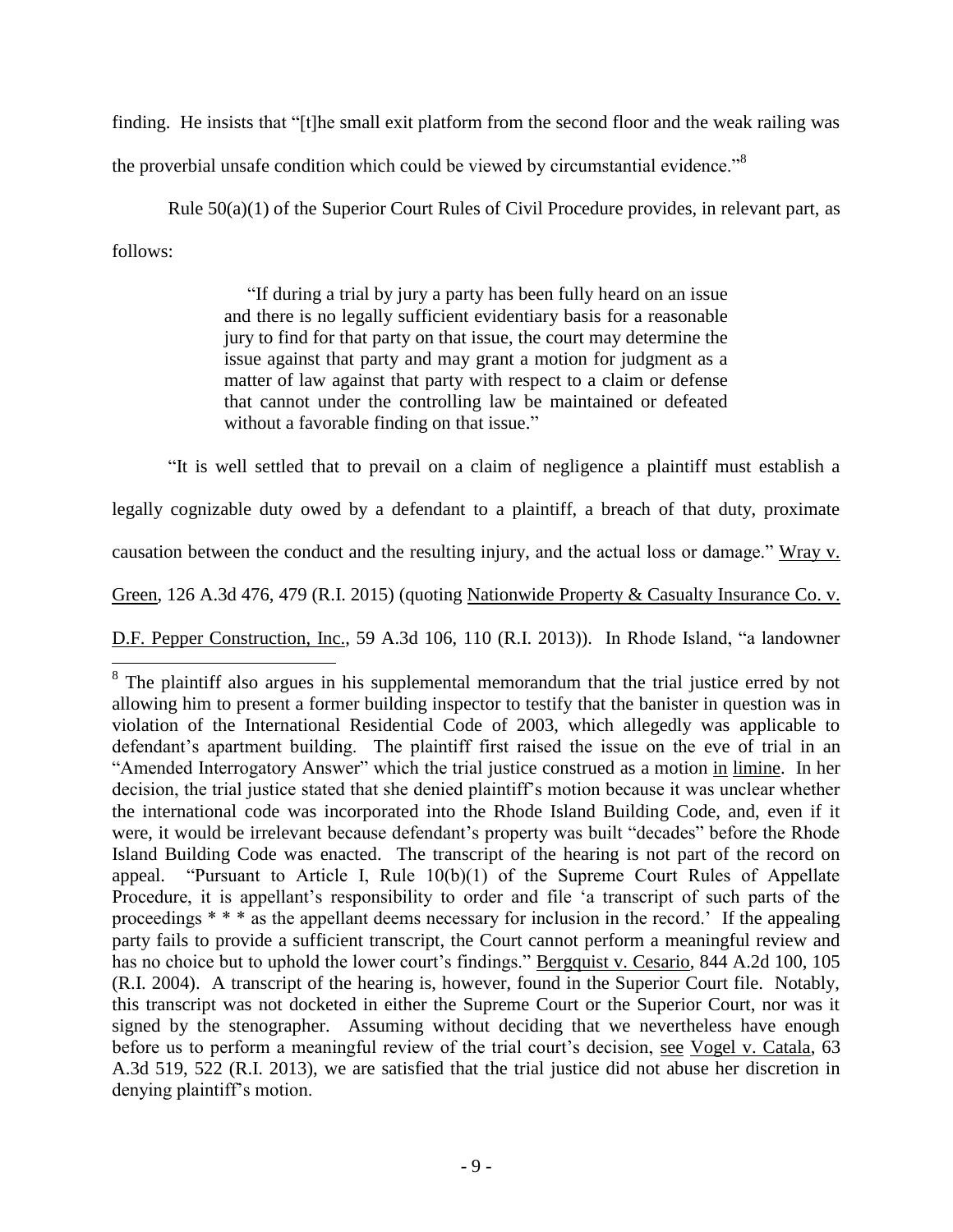has a duty to exercise reasonable care for the safety of persons reasonably expected to be on the premises, and that duty includes an obligation to protect against the risks of a dangerous condition existing on the premises, provided the landowner knows of, or by the exercise of reasonable care would have discovered, the dangerous condition." Tancrelle v. Friendly Ice Cream Corp., 756 A.2d 744, 752 (R.I. 2000). The Residential Landlord and Tenant Act mandates that "[a] landlord shall: \* \* \* [m]ake all repairs and do whatever is necessary to put and keep the premises in a fit and habitable condition." Giron v. Bailey, 985 A.2d 1003, 1008 (R.I. 2009) (quoting G.L. 1956 § 34-18-22(a)(2)).

There is no question that defendant, as a residential landlord, owed plaintiff a duty of care. The issue before this Court is whether plaintiff presented any evidence at trial to support the jury's finding that defendant breached that duty. We find our decision in Ramos v. Granajo, 822 A.2d 936 (R.I. 2003), to be instructive. In Ramos, the plaintiff was assisting a tenant to move from the defendant's property when he fell from a second-floor balcony. Id. at 937-38. The plaintiff had been holding onto a railing with one hand and moving furniture with the other, when he "heard some cracking and felt the railing giving way." Id. at 938. The plaintiff had been passing furniture to a friend on the first floor through a balcony and railing because the furniture was "too large to be taken down the stairs." Id. After sustaining injuries, the plaintiff filed a negligence suit against the homeowner. Id. at 937. In affirming the grant of summary judgment in the defendant's favor, we noted that the plaintiff had "offered no evidence that the balcony was not properly maintained or that [the] defendant had notice of any defect[.]" Id. at 938. We rejected the plaintiff's contention that it was "foreseeable [that] tenants moving in and out \* \* \* would use the balcony for the purpose of which it was being used" in that particular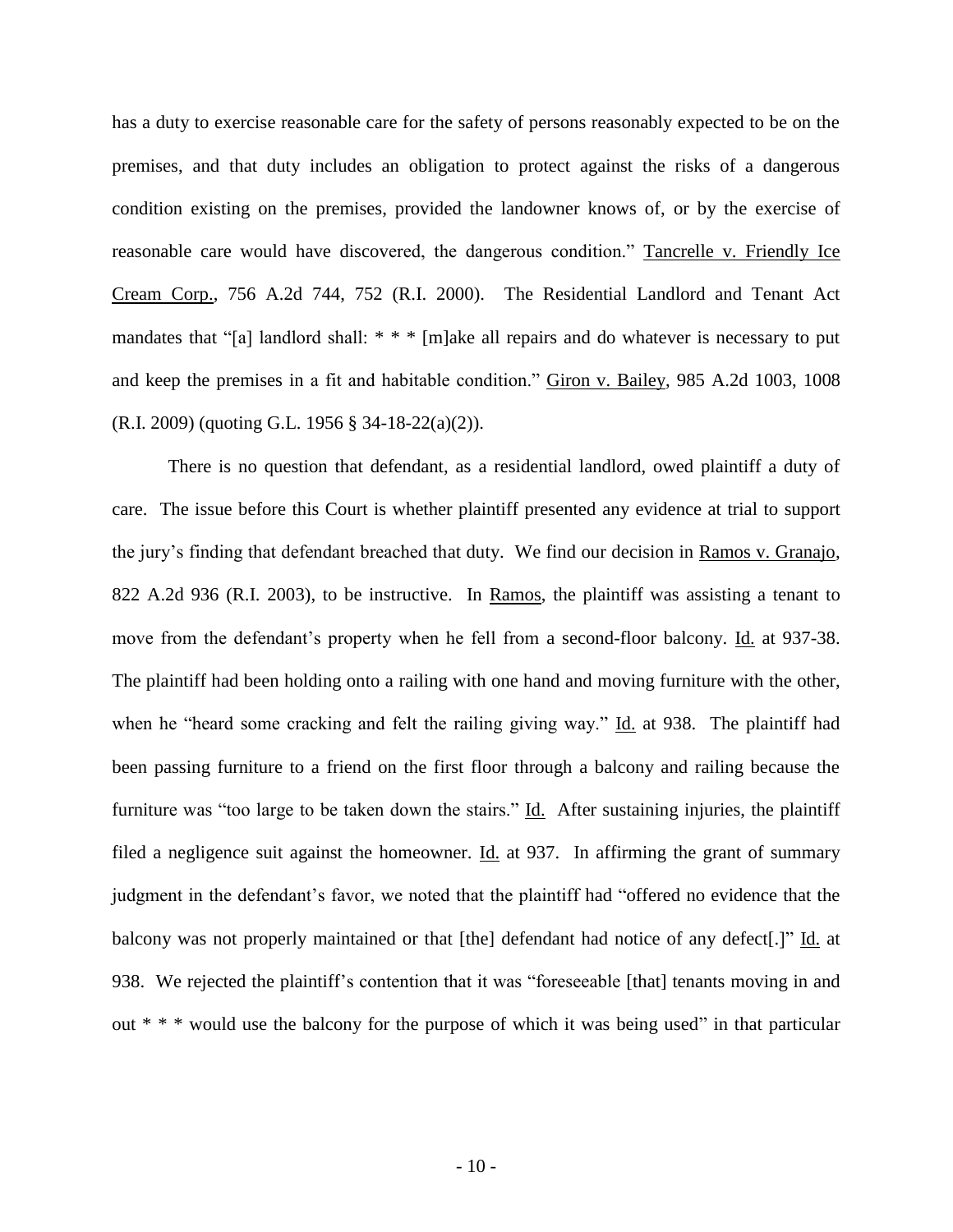case. Id. We noted that "[t]his bare allegation created no question of fact about whether the balcony was properly maintained." Id.

Here, as in Ramos, plaintiff failed to present any evidence that would support a finding that the banister or the landing area was defective, nor did plaintiff present any evidence that defendant knew or should have known of any alleged defect. After a careful review of the record, including the trial testimony and exhibits submitted, it is our opinion that plaintiff has not met his burden. At trial, plaintiff acknowledged that the banister on the second floor was not broken prior to his fall. His testimony did not suggest that the banister was defective in any way. To the contrary, his rendition of the incident at trial was that the banister snapped or broke when he leaned against it, trying to maneuver a heavy piece of furniture through a small space. Even if we were to accept, arguendo, plaintiff's argument that the fact that the banister broke when he leaned on it was sufficient circumstantial evidence that the banister was defective, this argument completely overlooks his additional burden of also establishing that defendant knew or should have known of the defect. See Tancrelle, 756 A.2d at 752. The plaintiff presented no evidence at trial as to any defect that defendant should have discovered. Instead, we are left with his testimony that, prior to his furniture maneuver, the banister was not broken.<sup>9</sup> There is not a scintilla of evidence, either direct or circumstantial, that defendant knew or should have known of any alleged defect or dangerous condition.

l

 $9$  Moreover, plaintiff's closing statement suggested to the jury that the mere fact that the banister broke establishes that defendant was negligent. However, we agree with the trial justice that plaintiff wholly failed to meet the requirements necessary for a res ipsa loquitur claim. The doctrine of res ipsa loquitur requires plaintiff to show that "(a) the event [in this case] is of a kind which ordinarily does not occur in the absence of negligence; (b) other responsible causes, including the conduct of the plaintiff and third persons, are sufficiently eliminated by the evidence; and (c) the indicated negligence is within the scope of the defendant's duty to the plaintiff." Parrillo v. Giroux Co., 426 A.2d 1313, 1320 (R.I. 1981) (quoting Restatement (Second) Torts § 328D(1) at 156 (1965)).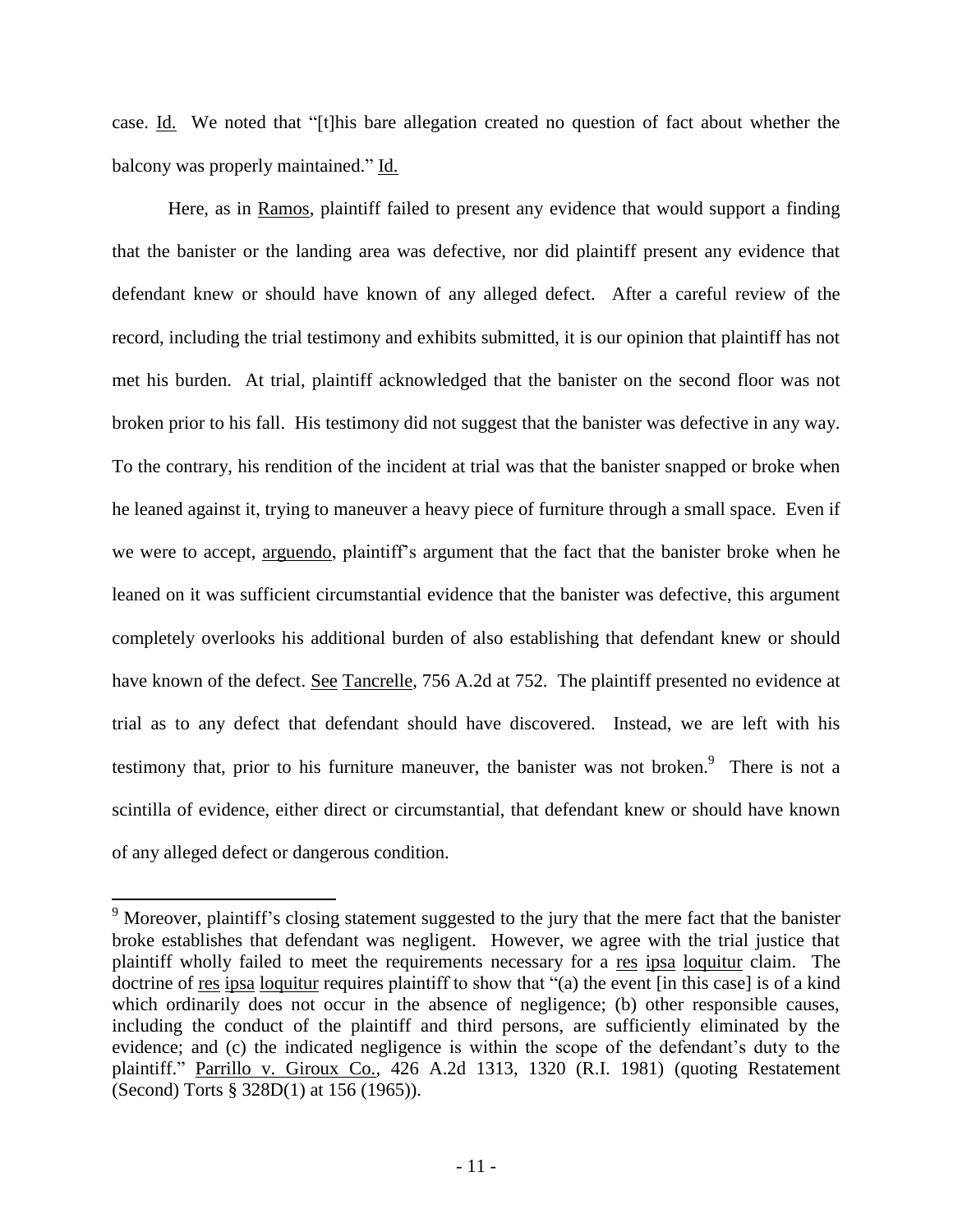Accordingly, it is our opinion that the evidence adduced at trial did not support a verdict in the plaintiff's favor.

## **IV**

# **Conclusion**

For the reasons stated herein, we affirm the judgment of the Superior Court. The record shall be returned to the Superior Court.